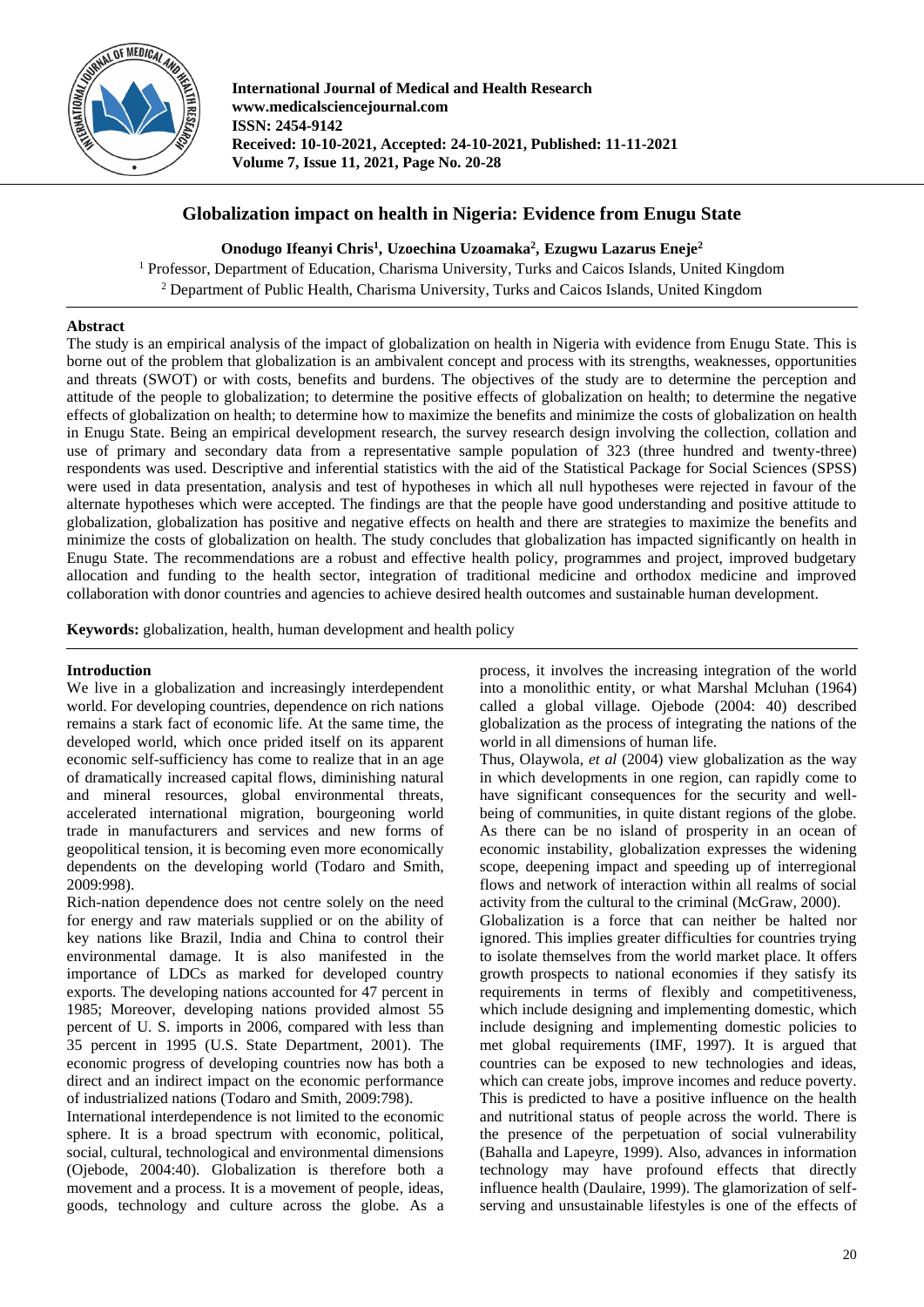the spread in information technology, which may negatively effect health status and worsen poverty (Olayiwola, *et al*, 2004).

Emerging trends and realities of the continuous shrinking of the world into a seemingly homogenous space otherwise regarded as a global village are confirming the ambivalence of globalization as a world phenomenon (Odunlami, 2007:198). A dialectical nexus exists between globalization and development. Nigeria, being a major player in the commonwealth and comity of nations, has been influenced and impacted on in its development trends by the allied forces of globalization. Enugu State, as part of Nigeria is also impacted upon by the globalization phenomenon in the health sector.

### **Statement of Problem**

Globalization is a very uneven process, with unequal distribution of benefits and gains costs and losses. This imbalance lends to polarization between the countries and groups that gain that are mostly in the North (more developed countries) and the many countries and groups in society that lose out or are marginalized, mostly in the South (less developed countries). Globalization, polarization, wealth concentration, poverty and marginalization are therefore interwoven. Globalization has been a mixed blessing to Nigeria, as a member of the less developed countries (LDCs) in the South. This study therefore sets out to investigate the impact of globalization on Nigeria's health, with focus on Enugu State.

### **The Objectives of the Study**

The overall broad objective of the study is to examine or determine the impact of globalization on health trends in Enugu State of Nigeria. The specific objectives are as follows:

- 1. To determine the perception and attitude of respondents to globalizations.
- 2. To determine the positive effects of globalization on health in Enugu State.
- 3. To determine the negative effects of globalization on health in Enugu State.
- 4. To determine how to maximize the benefits of globalization and minimize the costs on health in Enugu State.

### **Research Questions**

The research questions which are derived from the research objectives include the following:

- 1. What is the perception and attitude of respondents to globalizations?
- 2. What are the positive effects of globalization on health in Enugu State?
- 3. What are the negative effects of globalization on health in Enugu State?
- 4. How could the benefit and costs of globalization on health be maximized and minimized respectively in Enugu State?

### **Review of Related Literature**

## **Nigeria's Position in the Globalizing World**

The dismal picture of Nigeria's vulnerability to poverty in the globalizing era can be illustrated within the context of macroeconomic indicators. The Nigerian macroeconomic environment portends a picture that limits the ability of the

poor to tap into economic opportunities of globalization that can free them from poverty. The balance of payments position is highly precarious in the face of huge external debt and debt servicing requirements. This tends to limit the amount of resources available to revitalize the collapsing basic social and economic infrastructure. The country has also witnessed persistent high rates of inflation in the 1 990s. Inflation contributes to the vulnerability of the population because it undermines investment and impedes economic, growth.

The capacity utilization in the manufacturing sector in the l990s that hovered around 29 and 39 percent hindered the employment capacity of the sector. The consequence of this is the ballooning informal sector that provides as high as 75 percent of employment in Nigeria. The low level of government budgetary allocation to both health and education is also a clear indication that priority is not placed on activities that have direct links with health and nutritional status. Expenditure on health fell from 3.30 percent in 1995 to 2.92 percent in 2000, while the proportion of government expenditure to education also fell from 6.33 percent in 1995 to 3.33 percent in 1999, before it was increased to 5.87 percent.

In terms of trade performance, the value of exports that rose rapidly from US\$3.47 billion in 1973 to a peak of US\$26.10 billion in 1980 fell drastically to US\$12.88 billion in 1999 (Oyejide, 2001). However, the value of imports rose from US\$6.04 billion in 1980 to a continuous rise of US\$8.59 billion in 1999. This clearly shows that globalization had a more expansionary imports than exports in Nigeria. The consequence of this development is deteriorating terms of trade during this period.

In order to provide an understanding of the environment within which globalization is taking place in Nigeria, an overview of the political and institutional developments is helpful. This is based on the economic intelligence ranking of countries between 1993 and 1997, but projected to 2002. The political environment is based on two major indicators political stability and political effectiveness (Olayiwola, 2003).

Nigeria ranks lowest among the African countries included in the survey. The country has become politically unstable since 1993 when a presidential election was annulled. The governance outlook of the country took a different turn with the return to democratic rule in 1999. Nigeria also falls below average in terms of political effectiveness (Olayiwole, 2003)

In the context of the Human Development Index of UNDP (2001), welfare seems to have improved in Nigeria from 0.322 in 1990 to 0.400 in 2000. The level of urbanization rose from 31 percent in 1985 to over 43 percent in 2000. As the urban population increased from 29.6 million in 1985 to 68.9 million in 2000, the rural population followed suit as it increased from 65.6 million to 90.3 million during the same period. This trend in urbanization is associated with problems of unemployment and lack of basic services such as water, sanitation and health care (Mabogunje, 1974). These problems arise because of the obvious mismatch between the growth of the urban population and available resources. The second problem is the character of urban growth, as a result of rural-urban migration. For example, Lagos city in Nigeria witnessed a remarkable increase in population from 53 million in 1985 to 12.89 million in 2000  $(Ab$ umere,  $2001$ <sup>[1].</sup>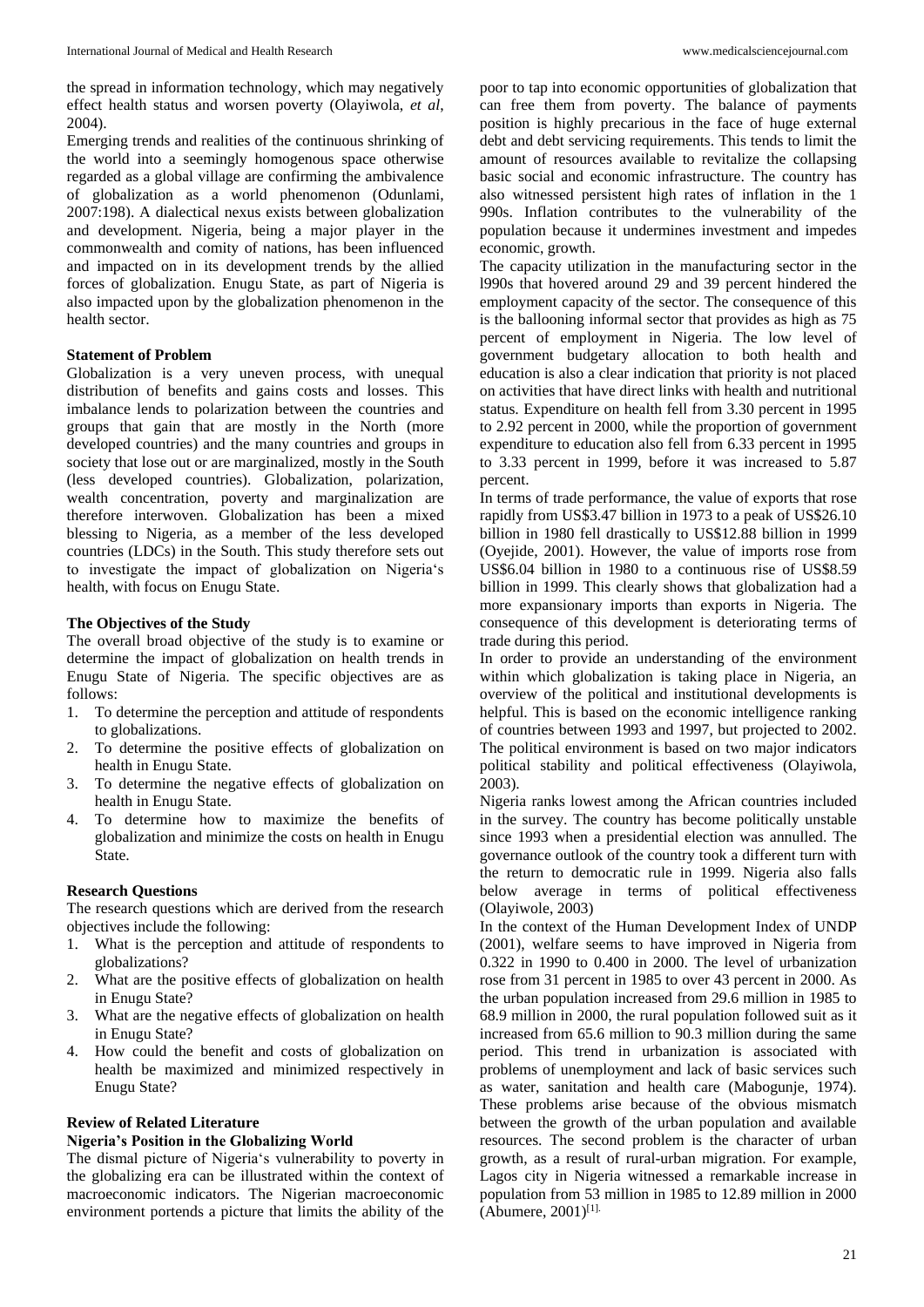The indicators of another dimension of globalization, information technology, are also considered. According to the International Telecommunication Union, teledensity was 34.38 in Europe in 1997, 30.38 in the Americas, 6.02 in Asia and 1.85 in Africa. In 1998, Nigeria had the lowest teledensity (4), compared to South Africa (115), Senegal

(16) and Côte d'Ivoire (12). Cellular density (as a percentage of total telephone lines) for the Americas was 6.92 (I8.6 percent), in Europe 4.57 (11.7 percent), in Asia 1.35 (I 8.3 percent) and in Africa 0.17 (8.4 percent). The number of mobile telephones per 1000 people in Nigeria was 0.01 in 1998. This number was insignificant compared to that of South Africa (56), Indonesia (5) and Egypt (1). The number of personal computers per 1000 persons was 5.7 in Nigeria compared to 47.4 in South Africa, 9.1 in Egypt and 11. 4 in Senegal (Table 3). As of 2000, the number of Internet hosts per 1000 people was the smallest in Nigeria (0.01) compared to that of the Republic of Korea (60.03), South Africa (39.17), Indonesia (1.0) and even Senegal (0.32). In terms of television sets per 1 000 people, the Nigeria figure of 66 in 1998 was only better when compared to Senegal (41) whose GDP is less than one-third of the country (Olayiwola, 2001).

Nigeria has recorded a rising profile of cyber cafes and Internet usage. From a mere 17 cafés in 1998, the number increased to no less than 1 500 cafés in 2003. There were 153 350 Internet users in 2001. Moreover, Nigeria accounted for the largest Internet usage in 2001 in West Africa. Nearly one out of every two West African users of the Internet was a Nigerian. However, Internet penetration was 0.08 percent of the entire population. Access to electricity is very low in the country. Less than 30 percent of the population has access to electricity. As of 1997, the consumption per capita of electric power was 84 kWh in a marginal increase from 77 KWH in 1990. But in the context of transmission and distribution loses, the Nigerian figure of 32 was more than triple that of the Republic of Korea.

In spite of this relatively poor performance when compared with other countries, overall the country can be said to have witnessed significant performance in attracting foreign investment since the advent of representative democracy in 1999, compared to the military dictatorship of the previous 15 years. In the last four years, a total foreign investment of over N70 billion has come into the country. In the area of Information and Communication Technologies (ICTs), four global systems of mobile communication operators have provided an additional 2 million lines within two years. Although Nigeria's cost of mobile calls is one of the highest in the world because of the poor state of infrastructure, competition in the market in the next few years is expected to bring down the costs. The number of motor vehicles increased threefold from four to 12 per 1000 people in 1980 to 1 987, and the number of passenger cars also increased from three per 1000 people to seven per I 000 people. This was not matched by corresponding kilometers of paved roads, which increased marginally from 3 km per 1 000 km road to 7 km per 1 000 kilometer road. The resultant effect of this is the increase in traffic accidents from 123 per 1 000 in 1980 to 732 per 1 000 in 1998. Moreover, the number of air passengers has also decreased tremendously. International passengers decreased from 228 516 in 1994 to 40 166 in 1998. The same situation occurred with domestic passengers; they decreased from about 4.4 to 0.92 million during the same period (World Bank, 2000).

# **Positive Effects and Impact of Globalisation on Health**

Information Communication Technologies (ICTs) and Health Information Technologies (HICTs) are the powerhouse and vehicle of globalization, globalization driven by ICTs have turned the world into a global knowledge economy or an information society. ICTs are the various software and hardware that use microelectronic devices to store, retrieve and disseminate information in large volume to heterogeneous mass of people worldwide at very fast rate. They include the satellite telephone, telexinternet, GSM, digital computer system, microchip, fax, multimedia system, e-mail, internet, CDs, laptop and desktop computer, in-pad and other electronic devices that have equally revolutionalized communication and interaction in the world community (Onwe, 2007:154).

The information technology (infotech) revolution or the new technologies provide us with the opportunity of obtaining accurate, timely, relevant, appropriate and adequate information for decision-making in personal and corporate sphere. The speed, efficiency and reliability of these devices make them pillar upon which economic and political system in the international community rest. With the satellite television, every part of the world's linked to all the happenings in other parts and watched simultaneously and instantaneously. With the GSM one can make and receive calls anywhere, anytime. With the internet, you can obtain information about important events that enjoy network coverage, issues, subjects, organizations speedily, cheaply, and in minute details (Onwe, 2007:154).

The information technology (infotech) revolution or the new technologies provide us with the opportunity of obtaining accurate, timely, relevant, appropriate and adequate information for decision-making in personal and corporate sphere. The speed, efficiency and reliability of these devices make them pillar upon which economic and political system in the international community rest. With the satellite television, every part of the world's linked to all the happenings in other parts and watched simultaneously and instantaneously. With the GSM one can make and receive calls anywhere, anytime. With the internet, you can obtain information about important events that enjoy network coverage, issues, subjects, organizations speedily, cheaply, and in minute details (Onwe, 2007:154).

Health care delivery is the provision of promotive, preventive, curative and rehabilitative health services to the people at primary, secondary health institutions.

Information and communication technologies (ICTs) in health care delivery refers to a wide range of applications and tools that facilitates acquisition and sharing of information and knowledge in health matters (Ajayi, *et al*, 2008:259). As noted by Ajayi and Garba (2005), computers have become most prominent means of assessing a wide variety of information. Some of the ICTs that are of direct relevance to health care delivery include Electronic Patient Record (EPR), Electronic Bulletin Board (EBB), intranet Extranet and Internet, Tele-Medicine and Telecare, and World Wide Web (www). Others as Whatmore (1985) outlines include cable television direct broad cost satellite, two-way television, radio, newspapers and global system for mobile communication (GSM).

Even though none of the ICTs is specifically designed for use in health care delivery, they have been found to be useful in health care delivery system. The importance of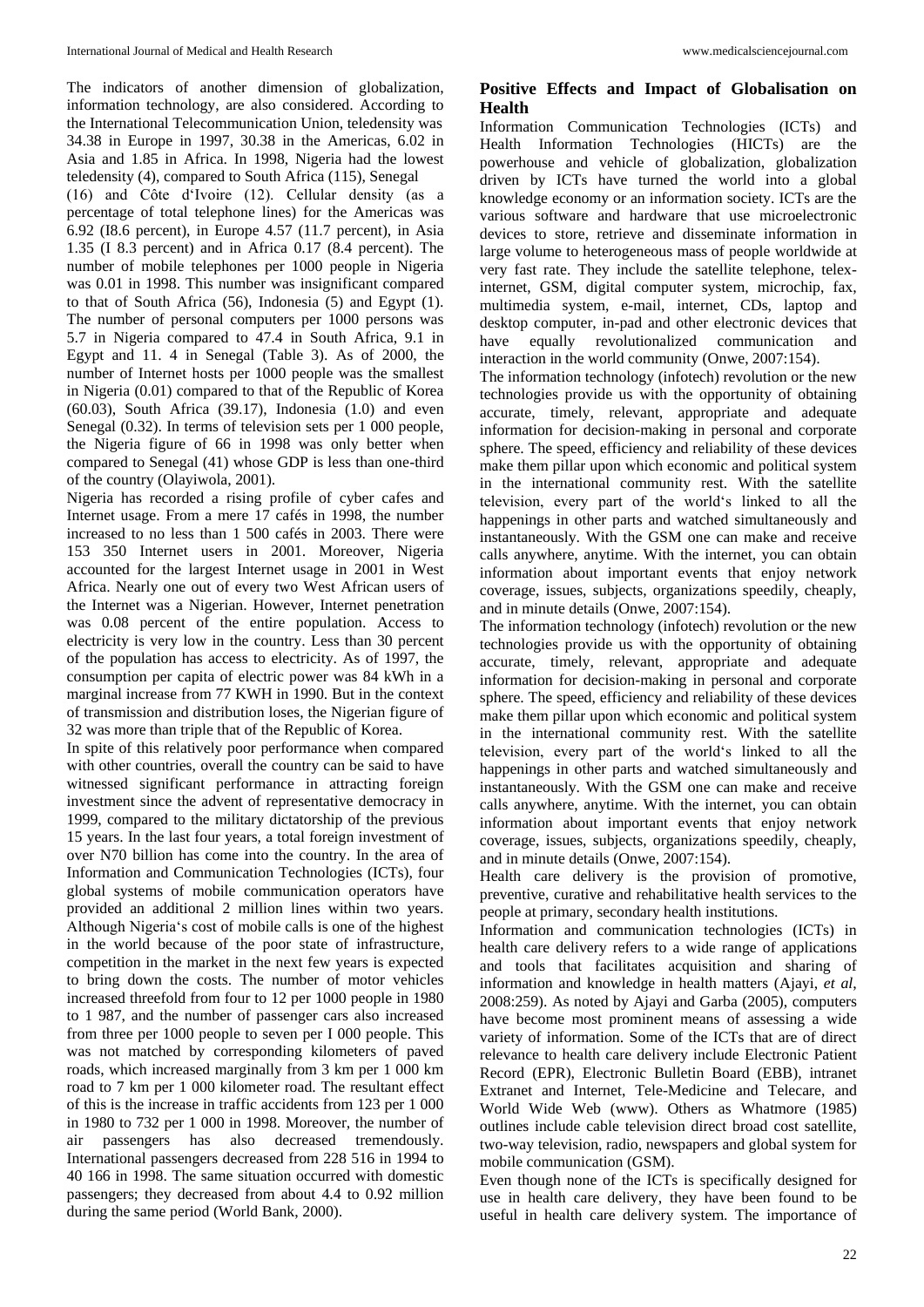ICTs in contemporary health care delivery is underscored by the ever increasing need for speedy, informed, interactive and integrated service delivery in the health sector. And like the banking, administration and other sectors of human endeavour, the health sector is witnessing an increasing volume of information and applications, to which the ICTs provide invaluable access (Ajayi, *et al*, 2008:259). The internet for example, provides unbeatable access to this rapid and increasing volume of information in the health sector (Fraser *et al*, 1997).

ICTs have also enabled the health institutions to provide flexible and more qualitative health care services to patients. Reinforcing this argument, Afolabi and Adagunodo (2005) note that the convergence of new ICTs has enabled the health institutions implement Tele-Medicine, Tele-care and on-line health care delivery. Such on-line health care delivery can be CD-Ram-based, network-based internet or internet-based (Ajayi and Garba, 2005).

Furthermore, ICTs are relevant to health care delivery from the paint of diagnosing diseases and ailments to the point of caring them. They provide limitless opportunities and access to vial information that assists in addressing human health problems (Ajayi, *et al*, 2008:257).

Interestingly, the benefits and applications in ICTs are not limited to the medical doctors and surgeons. They are equally extended to the paramedical health workers such as Nurses, laboratory scientists and technologists, pharmacists, nutritionist, physiotherapists, medical record officers, etc. This is for the simple reason that all medical fields are interrelated, such that there is a high degree of interdependency for effective discharge of duties (Ajayi, *et al*, 2008: 25:7).

In modern society, communication through the medial is used as a tool of survival. Communication can also be used to report or warm about health related issues such as drug abuse. HIV/IDS, tuberculosis, malaria, polio media or ICTs can be used for aggressive advertising by anti-drug organizations, like National Agency for Food and Drug Administration and Control (NAFDAC) and National Drug Enforcement Agency (NDLEA) and by other Nongovernmental Organizations and to promote other health campaigns and public service journalism on air and paper (Olise, 2008). Whatever the case may be, Wilson (2005), Nwosu (2007) and Nwodu (2007) advise that the communication messages should deeply rooted in and reflect the cultural sensibilities of the generality of the people. UNICEF (2006) had this in mind in adopting the Acada communication model in its polio eradication and routine expanded programme on immunization campaigns as well as national immunization days campaigns in Nigeria and the rest of the world. As a development communication model (DEVCOM), ACADA model is anchored on three strategies: advocacy, social mobilization and programme communication (Ojobor, 2007:50).

The broadcast media, which comprise the radio and television, are involved in persuasive campaigns and behaviour change communication. According to Ufuophu – Biri (2008), over the years the broadcast media have dished out information or campaign on how to avoid contacting the dreaded HIV/AIDS. Some of the campaign messages are generated, while others are produced and broadcast as part of their social responsibility. These messages according to Imoh (2003)<sup>[18]</sup>, span the \_ABC' of HIV/AIDS. A stands for campaign for total abstinence from sex,  $B$  – means

campaign for faithfulness to one's sex partner, and C – stands for the campaign to use condom if one must have sex.

The broadcast media just like the print media play significant role in both informing and educating. Infact, Folarin (2002) says the media are pacesetters and agenda setters. They largely dictate the course and subject of discourse and members of the audience largely believe what the media say and do what the media say. Okolie (2005) say the power and role of the mass media exploring that the media are central in the provision of ideas and images which people use to interpret and understand a great deal of their everyday experience.

Tay-Yap and  $AI - Howard$  (2001) argue that paramount as the need to give patients adequate information is, occasions for patient – doctor face-to-face contact for such communication are relatively few and brief, thus inadequate. This is due to large patient population and the shortage of physicians, not to mention specialists and doctor's administrative duties. ICTs usage becomes imperative. Among ICTs the authors consider is Interactive Health Communication (IHC). This refers to communication between patients and health professionals via internet, telephone (including GSM) or other technologies to receive or send out health information. It is aimed at giving support or guide to patients, thus facilitating in formed decision – making and enhancing self-cure.

Academics have continued to call for and support the adoption of ICTs in developing nations, citing its advantages while highlighting pitfalls to overcome. Obijiofor, *et al*, (2005) survey of ICT impact on Africa and Aisa-Pacific Socio-Economic and educational development reveals that Africans perceives ICT as ―basic tools for survival‖, that is, increase efficiency in the workplace as well as facilitates easy and speedy communication. This leads to reduction in traveling, transportation and hazard (Shittu, *et al*, 2008:29).

Concerning higher education, Nyamjoh (2000), Tiamiyu (2002), Obijiofor, *et al* (2005) agree that ICTs provide African academics including health professionals the means to network wit professional colleagues internationally. Though this, they can keep abreast of new trends in their disciplines. It affords them access to the latest research materials.

Nyamyoh (2000) and Tiamiyi (2002) view ICTs as valuable in medical care. They note that ICTs enhance distance diagnosis, increase number of doctors having access to quality information on medical technology and diseases, and thereby raise the efficiency of public healthcare. Individuals can search directly for medical information and consult physicians online, which is cheaper than face-to-face meetings with doctors (Nyamjor, 2000). Also ICTs can raise healthcare through information exchange among primary and tertiary health organizations, while facilitating aid to the disadvantaged through faster access to aid sources as well as ICTs – based diagnostic and monitoring facilities (Tiamiyu, 2002).

The Government of the Federal Republic of Nigeria (FRN) has since 2000 accelerated ICT development projects in the country. The nations' Information Technology (IT) policy and an implementing agency – the Nigeria Information Technology Development Agency (ITDA) have been established. The country launched the NIGERIAN SAT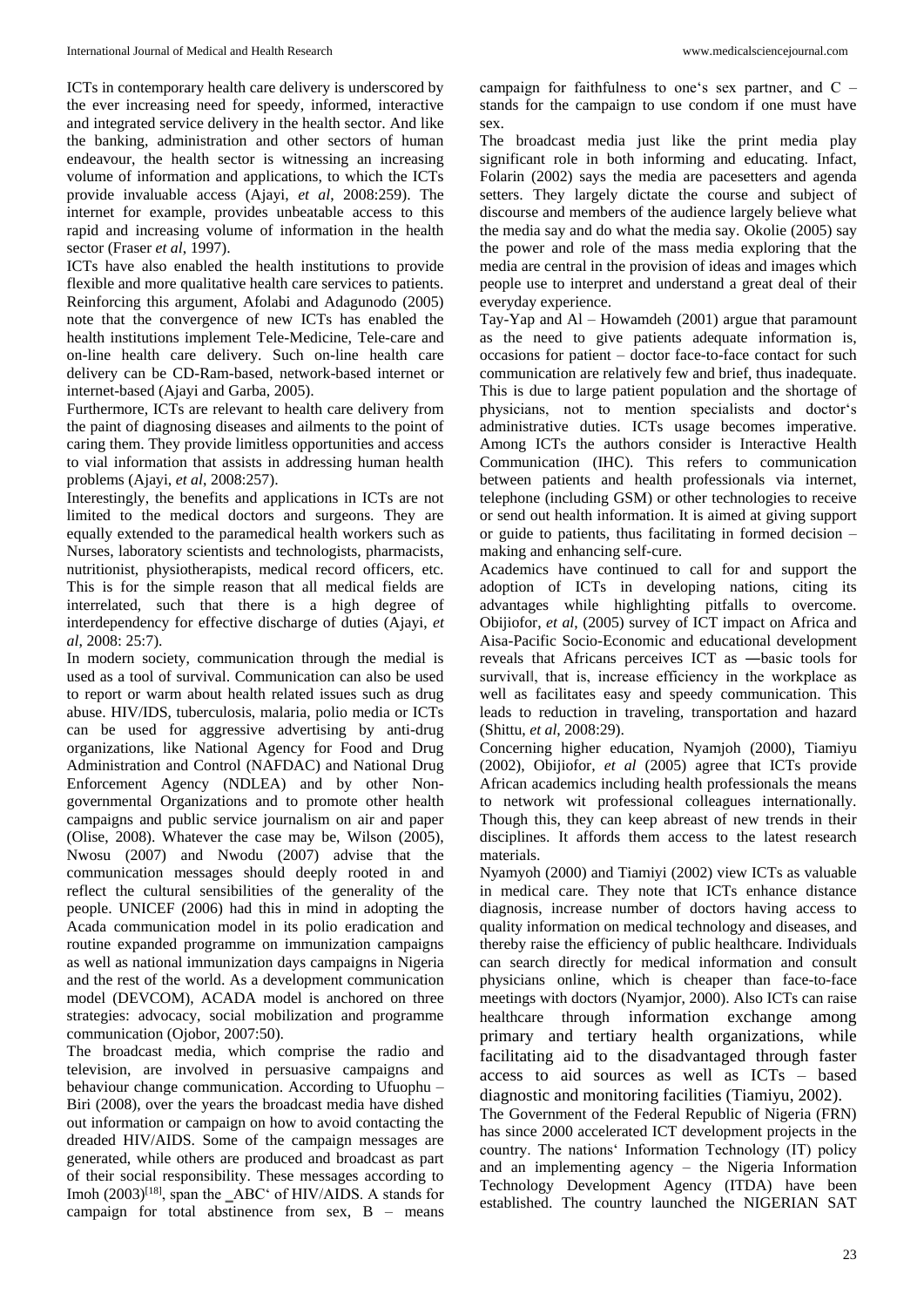satellite into spare in 2003 for environmental monitoring, as well as a communication satellite NIGCOMSAT and rural telephony/internet project interconnecting local government areas nationwide in May 2007. In furtherance of the ICTs implementation, the government and its major ministries and parastatls are online offering some governance service (Aderinokun and Ugwuodo, 2004). Nigeria IT policy statements on health indicate that ICTs will be used in improving healthcare delivery, reduce delivery costs, train medical professionals, facilitate research and health information dissemination. The strategies for realizing the objectives include: establishing internet connectivity among health care institutions making ICTs skills acquisition compulsory for all medical professionals, as well as encouraging the introduction of ICTs courses in medical and

paramedical institutions curricular. Other objectives are using ICTs to manage HIV/AIDS, leprosy and physical disabilities through online health educational programmes and conferences for youths and afflicted patients (Federal Ministry of Science and Technology, 2007:12-14).

### **Methodology**

The data collected were presented and analyzed using descriptive and quantitative analytical techniques. These included tables, percentages, frequencies, charts and chisquare. The Statistical packages for Social Sciences (SPSS) version 10 or 13 was used to test the hypotheses postulated

### **Data Analysis**

**Table 1:** Minimizing the costs and constraints of Globalization on Health

| Option                                                                                                       | Frequency | Percent $(\% )$ |
|--------------------------------------------------------------------------------------------------------------|-----------|-----------------|
| Greater information education and communication (IEC) packages and kits on healthy living                    |           | 20.66           |
| Integration of traditional medicine with orthodox medicine                                                   | 55        | 19.92           |
| Improve working environment, health facilities to reduce brain drain                                         | 42        | 15.21           |
| Best practices in the reduction and control of industrial and vehicular pollution                            | 43        | 15.58           |
| Adoption of best practices in the reduction and control of industrial, road, sea and air accidents and crash | 79        | 28.63           |
| Total                                                                                                        | 276       | 100.0           |

**Source:** Field Survey, 2011

Table 1 indicate the options for Nigeria to explore and adopt in minimizing the costs and constraints of globalization. Adoption of global best practices in the reduction and control of accidents and mishaps has the highest frequency. This is illustrated in the figure below.



**Fig 1:** Minimizing the costs and constraints of Globalization on Health

### **Enhancement of Automated System**

The position of the respondents as to whether globalization

has enhanced the automation of services in the health care is presented in table 4.16**.**

|  | Table 2: Enhancement of Automated System |  |  |
|--|------------------------------------------|--|--|
|--|------------------------------------------|--|--|

| Option                   | <b>Frequency</b> | Percent |
|--------------------------|------------------|---------|
| Agree                    | 190              | 68.8    |
| Strongly agree           | 68               | 24.7    |
| Undecided                | 18               | 6.5     |
| Disagree                 |                  | 0.0     |
| <b>Strongly Disagree</b> |                  | (0.0)   |
| Total                    | 276              | 100 0   |
|                          |                  |         |

**Source:** Field Survey 2011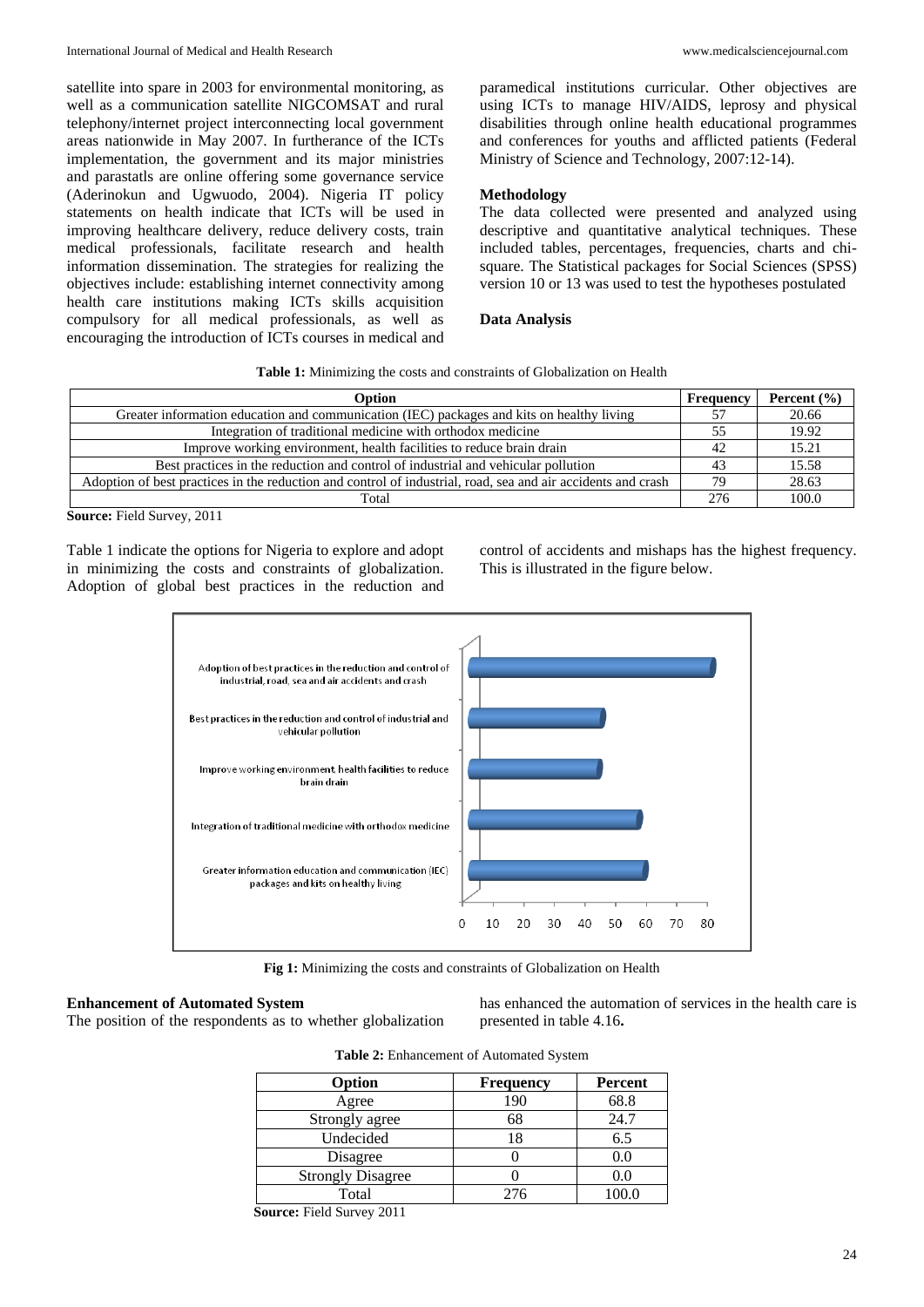

**Fig 2:** Enhancement of Automated System

With only 18 respondents (6.5%) not being sure, the majority of the respondents (93.5%) posited that globalization has enhanced the automation of the health care system in Enugu State.

## **Increased Access to Healthcare Facilities**

The opinion of the respondents on whether globalization has led to increased access to health care facilities is presented in table 4.17.

**Table 3:** Increase Access to Healthcare Facilities

| <b>Response</b>   | <b>Frequency</b> | Percent $(\% )$ |
|-------------------|------------------|-----------------|
| Agree             | 108              | 39.1            |
| Strongly agree    | 100              | 36.2            |
| Undecided         | 18               | 6.5             |
| Disagree          | 50               | 18.1            |
| Strongly disagree |                  | 0.0             |
| Total             | 276              | 100.0           |

**Source:** Field Survey, 2011



**Fig 3:** Increase Access to Healthcare Facilities

It is the opinion of the respondents that globalization has led to increased access to healthcare facilities in Enugu State. This is evident in the responses of 81.9% of the respondents who affirmed this assertion.

#### **Test of hypotheses**

The various hypotheses were tested and the results presented in this section.

### **Test of hypothesis one**

This is restated in the null form

**Hi:** The impact of globalization on health is not facilitated by ICTs

Data presented in tables 4.10 and 4.11 was used in testing hypothesis one, with the Z- test statistics.

| Table 4: One-Sample Kolmogorov-Smirnov Test Result for Hypothesis One |
|-----------------------------------------------------------------------|
|-----------------------------------------------------------------------|

|                                              |                | ICTs does not facilitate globalization impact on health |
|----------------------------------------------|----------------|---------------------------------------------------------|
|                                              |                | 276                                                     |
| Normal Parameters <sup>a<sub>,,b</sub></sup> | Mean           | 1,9167                                                  |
|                                              | Std. Deviation | 1,252,03                                                |
| Most Extreme Differences                     | Absolute       | .274                                                    |
|                                              | Positive       | .274                                                    |
|                                              | Negative       | $-.232$                                                 |
| Kolmogorov-Smirnov Z                         |                | 4,555                                                   |
| Asymp. Sig. (2-tailed)                       |                | .000                                                    |

a. Test distribution is Normal.

b. Calculated from data.

# **Decision Rule**

If  $Z^2_{\text{cal}} > Z^2_{\text{critical}}$ , the responses presented in table 4.10 and 4.11 are normally distributed. Based on this the null hypothesis should be rejected and the alternative hypothesis accepted. Otherwise, the null hypothesis should be accepted and the alternative hypothesis rejected.

#### **Decision**

As presented in table 4.3.1, since  $Z_{\text{cal}}^2 = 4.555 > X_{\text{critical}}^2 =$ 1.96, responses in table 4.10 and 4.11 are normally distributed. Thus, the impact of globalization on health is facilitated by ICTs.

### **Test of hypothesis two**

This is restated in the null and alternative forms.

**H2:** Globalization does not have any positive effects and impact on health in Enugu state

Data presented in tables 4.11, 4.13 and 4.15 was used in testing hypothesis two, with the kendall's W test statistics.

**Table 5:** Kendall's W Rank for Variables in Hypothesis Two

|                                                         | <b>Mean Rank</b> |
|---------------------------------------------------------|------------------|
| Existence of positive effect of globalization on health | 1.71             |
| Maximizing the benefit of globalization on health       | 1.76             |
| Enhancement of automated system in health               | 2.54             |

**Table 6:** Kendall's W test result for hypothesis two

|                          | 276     |
|--------------------------|---------|
| Kendall's W <sup>a</sup> | 982     |
| Chi-Square               | 283.500 |
|                          |         |
| Asymp. Sig.              |         |

a. Kendall's Coefficient of Concordance

## **Decision Rule**

If  $X^2_{\text{cal}} > X^2_{\text{critical}}$ , the responses in tables 4.11, 4.13 and 4.15 have same proportion of values the null hypothesis should be rejected and the alternative hypothesis accepted. Otherwise, the null hypothesis should be accepted and the alternative hypothesis rejected.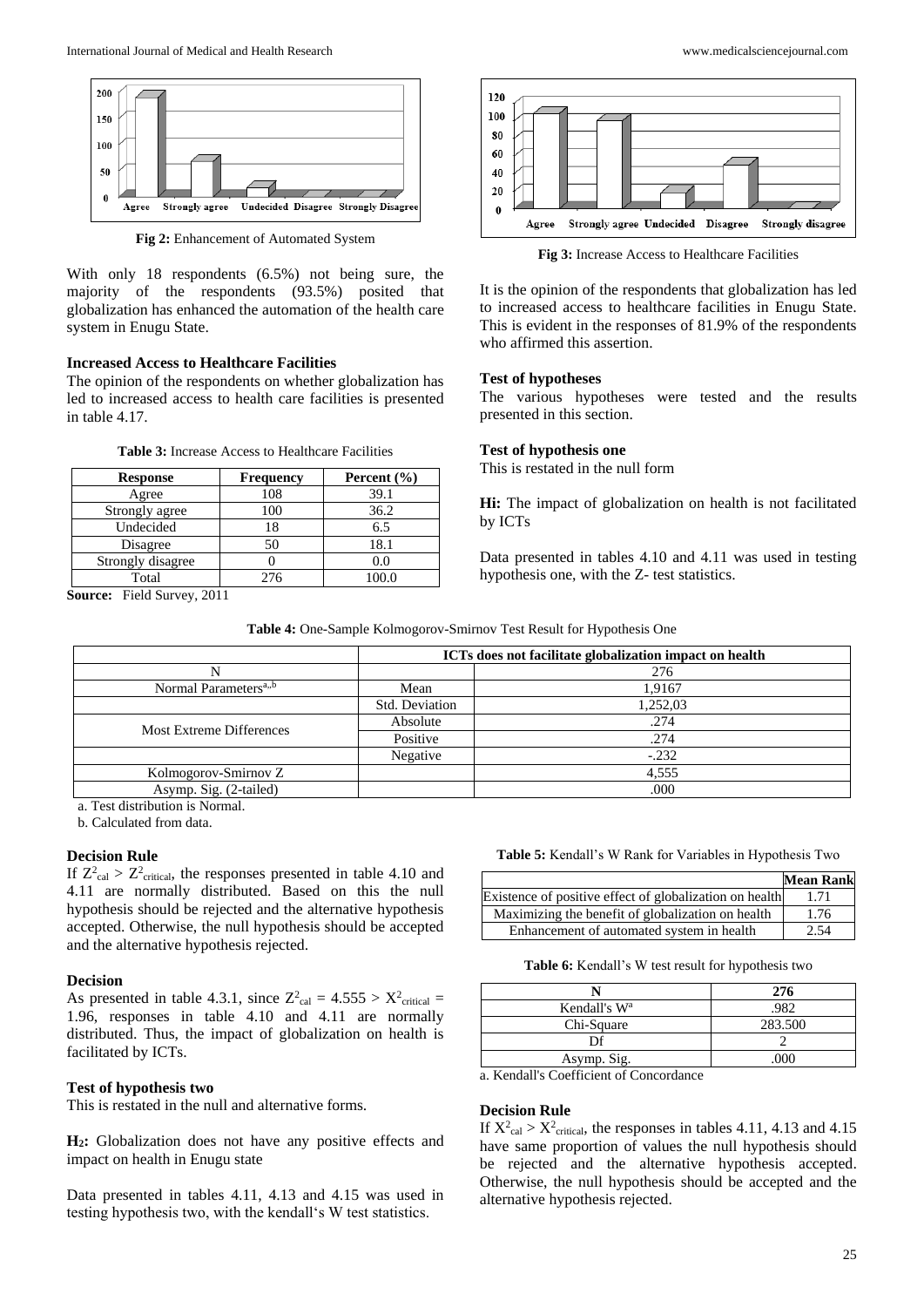#### **Decision**

As presented in table 4.3, since  $X^2_{\text{cal}} = 283.500 > X^2_{\text{critical}} =$ 5.991, responses in table 4.11, 4.13 and 4.15 have the same proportion of values. This agreement among the responses is further emphasized with the Kendall's Coefficient of Concordance which is extremely strong at. 982. The null hypothesis should be rejected and the alternative hypothesis accepted accordingly. Therefore, globalization has positive effects on health in Enugu State.

#### **Test of hypothesis three**

This is restated in the null form.

**H3:** Globalization dose not have negative effects on health in Enugu State

Data presented in tables 4.13 and 14 were used in testing hypothesis three, with the kendall's W Test statistics.

**Table 7:** Kendall's W mean Rank for Variables in Hypothesis Three

|                                                                 | <b>MeanRank</b> |
|-----------------------------------------------------------------|-----------------|
| The negative effect of globalization on health                  | 1.01            |
| Minimizing the costs and constraints of globalization of health | 1.99            |

**Table 8:** Kendall's W Test Result for Hypothesis Three

|                          | 276     |
|--------------------------|---------|
| Kendall's W <sup>a</sup> | .524    |
| Chi-Square               | 271,000 |
|                          |         |
| Asymp. Sig.              | .000    |

a. Kendall's Coefficient of Concordance

### **Decision Rule**

If  $Z_{\text{cal}}^2 > Z_{\text{critical}}^2$ , the responses presented in table 4.13 and 4.14 have the some proportion of values indicating agreement. Accordingly the null hypothesis should be rejected and the alternative hypothesis accepted. Otherwise, the null hypothesis the null hypothesis should be accepted and the alternative hypothesis rejected.

### **Decision**

As presented in table 4.3.5, since  $Z_{\text{cal}}^2 = 271,00 > X_{\text{critical}}^2 =$ 3.841, responses in table 4.13 and 4.14 have the same proportion of values. This agreement is further emphasized by Kandall's Coefficient of Concordance which is 0.524. Thus, the null hypothesis should be rejected and the alternative hypothesis accepted. Therefore, globalization has negative effects on health in Enugu State.

### **Chapter five discussion of findings**

Having undertaken this study, various findings) were obtained. These findings are in the data presented in chapter four in this section, the findings will be discussed under subheadings in consonance with the research objectives.

### **Perception and attitude of Globalization**

The study reveals that the populace of Enugu has basic understanding and knowledge of globalization and also disposes a positive attitude toward the phenomenon. This knowledge and understanding is exhibited in the responses in tables 4.8 that globalization is a widening, intensifying, speeding up and growing impact of international connectedness and interrelationships (38.04%), a movement of people, ideas goods technology and culture across the

globe (26.09%), liberation of trade, finance and investment (18.84%), and change of statusquo (17.03%). In table 4.9, majority of the respondents are receptive to and embrace the change that globalization brings with it. This is represented by 53.26%.

However, 35.1% of the respondents need to acquire new skills, like computer and internet literacy and skills to cope with the change, while 11.60% of the respondents have a negative attitude or reaction to globalization and the changes it brings in its wake. This finding is in consonance with the views of Khor (1981) that globalization is the defining process of the moment, Nwodu (2007) that the ‗'buzz word ''in the contemporary global economic, political, cultural and communications environments is globalization and that the concept straddles virtually all aspects of human endeavours. However, Scholars like Nwodu (2007), Izuogu (2007) and Amadi (2007) have ambivalent attitudes toward globalization. All scholars are of the view that globalization is facilitated by information communication technologies (ICTs).

Accordingly, the null hypothesis in hypothesis one which states that the impact of globalization on health is not facilitated by ICTs is rejected and the alternate accepted, since  $Z^2_{\text{cal}} = 4.555 > X^2$  critical = 1.96. Thus, the impact of globalization on health in Enugu state is facilitated or enhanced by ICTs.

### **Positive effects of Globalization on Hhealth**

A major finding of the study is that there are profound positive effects and impact of globalization on health in Enugu State. From the respondents' responses in table 4the positive effects of globalization on health include improved knowledge, attitudes and practice on health, hygiene and sanitation (12.70%); establishment of primary, secondary and tertiary health care centres and institutions (15.94); improved provision of safe drinking water and sanitation facilities (7.24%), availability of potent preventive and curative drugs and health facilities (11.96%), access to international practices on health diagnosis, treatment and care facilitated by information technology communications (ICTs) (15.21%), brain gain and overseas remittances (9.00 %), counterpart funding, grants, loans and other forms of aid by donor countries and agencies (18.11%), and adoption of the millennium development goals (MDGs) and consequent reduction of morbidity, mortality and improved life expectancy (9.78%).

Again, the second null hypothesis which states that globalization has no positive effects and impact on health in Enugu State, rather than receive empirical support was rejected. The calculated (chi-square  $(x^2)$  value of 283.500 at 2 degree of freedom and 0.05 level of significance is greater than the critical table value of 5.991 in responses 4.14, 4.16 and 4.17, there is agreement among the responses which is further emphasized with the Kendall's Coefficient of Concordance of 0.514 and so could not gain empirical support. Thus, globalization has positive effects and impact on health in Enugu State. This finding tallies with the earlier findings of Onwe (2001), Ajayi, Garba (2005), Ajayi *et al* (2008), Ojobor (2007), Obijiofor *et al* (2005), Shitte *et al* (2008), Nyamjoh (2000), Tianiyu (2002), FMST (2001) Adernokun and Ugwuodo (2004) IDRC (2004) and Tay-Yap and AC – Hawareleh (2001), UNAIDS (2008), GFRN (2005, 2009); UNICEF (2008) and World Health (2002) in the literature review.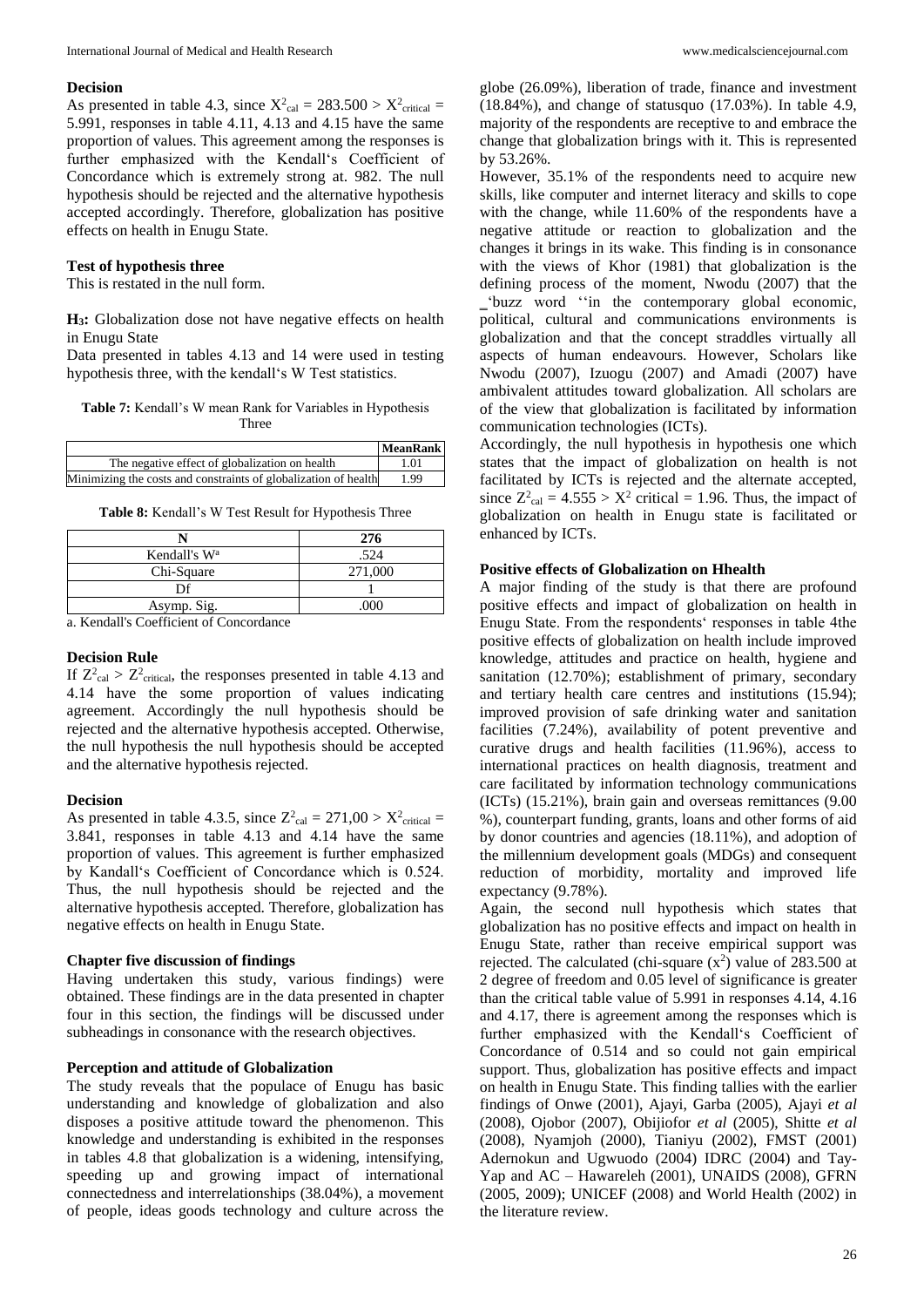**The negative Effects and Impact of Globalization Health** Author major finding of the study is that there are negative effects and impact of globalization on health. The result of the study in table 4 indicate that these negative effects are prevalence of HIV/AIDS pandemic (21.74%) as a result of regional and international tourism and increasing transnational exchanges, transactions and travels, prevalence of non-communicable diseases such as hypertension, diabetes, cancer and osteoarthritis (16.30%) due to imitation and adoption of western lifestyle; access to poisonous drugs and abortion operation (14.86%); water, air, land and noise pollution caused by vehicular, industrial and generator emissions and chemical fertilizers (18.12%) which adversely affect the health of the people, accidents and death caused by motor motorbikes and aircraft crashes (14.50%) like the road accidents that occur on Nigeria urban and rural roads almost on a daily basis and the recent DANA airline plane air disaster that killed all 153 persons on board; brain drain in the medical and health profession (10.14%) occasioned mainly by unfavorable and harsh working conditions and little or no opportunity for professional growth and fulfillment and relegation of tradition medicine practice and erosion of traditional values on sanctity of life (4.34%) which is fast. resulting in the extinction of indigenous knowledge, armed robbery, political killings and hired assassinations, ethnic-religious violence, violent communal land disputes and kidnapping in Enugu State.

# **Summary of findings**

- The people of Enugu state exhibit good knowledge and understanding of globalization and have positive attitude toward it.
- Globalization has impacted significantly on health in Enugu State
- The impact of globalization on health in Enugu state is both positive and negative
- The benefits of globalization on health in Enugu State can be maximized through democracy consolidation, greater regional integration and global partnership, greater ICTs penetration and health technology, adoption of global best practices in health, improved findings and access to health care achievement of the MDGs
- The negative effects of globalization on health, in terms of cost and constraints care be minimized through greater IEC packages or kits on healthy living, integration of traditional medicine with orthodox medicine improved provision and administration of HIV/AIDs antiviral drugs and treatment, sponsorship of research into the cure of HIV/AIDS and other noncommunicable diseases/best practice in the reduction and control of industrial and vehicular pollution and adoption of best practices in the reduction and control of road, sea and air accidents.

# **Conclusion**

Enugu state, and by extension, Nigeria is currently caught in the globalization process and movement. This is because globalization is not only the defining process of the moment, but a cutting-edge movement for global development. Thus, it has impacted profoundly on health in Enugu state. It is, therefore, imperative to effectively manage globalization in order to maximize its positive

effects, benefits and impact and minimize the negative effects, costs, constraints burden and impact for expected health outcomes and sustainable development.

## **Recommendations**

Based on the findings of the study and the conclusion, the following recommendations are made:

- Enugu state government should come up with a robust health policy, programmes and projects which will be effectively and efficiently implemented to achieve desired health outcomes as a development objective.
- There should be increased and optimal budgetary allocation and funding to the health sector to make the community health centres and urban hospitals. 'healing centres‖ and not ‖ killing centres'' or mere consulting clinics.
- Government should set up machinery to integrate traditional medicine and orthodox medicine for maximum positive benefits and impact.

The state should strengthen its policy of engagement partnership and collaboration with donor countries and agencies in the state, such as WHO, UNICEF, DFID, water Aid, Germany Leprosy and Tuberculosis relief centre, to achieve desired health and development outcomes.

# **References**

- 1. Abumere SJ. The Challenges of Urbanization in sub-Saharan Africa. In S. Abumere & A. Soyibo, eds. *Development Policy and Analysis*: a Book in Honour of Akinlawon Ladipo Mabogunje, Ibadan,2001,85-144.
- 2. Afolabi AO, Adagunodo ER. Development of a Secured E-Learning System by Cryptography in Proceedings of the International Conference on Application of ICTs to Teaching, Research and Administration, AICTTRA,2005,1.
- 3. Ani C. Welcome Address Presented on the Occasion of 2009 World AIDS Dayl, 1st December, 2009, Okpara Square, Enugu, 2009.
- 4. Ani C. Welcome Address Presented on the Occasion of 2009 World AIDS Day, 1<sup>st</sup> December, Okpara Square, Enugu, 2009.
- 5. Atubi A, Ali AO. Motorcycle Taxis in Enugu: Implications for Development*", Sustainable Human Development Review*,2009:1(4):141:155.
- 6. Avert. HIV/AIDS Situation in Nigeria‖, 2009.
- 7. Ayayi AD, Garba SN, Osohu-Suteiman. Paramedical Workers' Knowledge and Utilization of International and Communication Technologies for Health Care Delivery in Zaria Metropolis‖, *The Nigerian Journal of Communications,*2008:6(1-2):256-270.
- 8. Bloom DE, Mahal A, River Path Associates *HIV/AIDS and the Private Sector: A Literature Review*, Boston MA: Harvard School of Public Health, 2002.
- 9. Bollinger L, Riwa P. *The Economic Impact of AIDS on Tanzania*, Washington, D. C.: Futures Group International, 1999.
- 10. Bollinger L, Stover J, Kerkhoven R, Mutangadura G, Mukurazita D. *The Economic Impact of AIDS in Zimbabwe,* Washington, D. C.: Future Group International, 1999.
- 11. Canning D, Mahal A, Odumosu O, Okonkwo P. The Impact of HIV/AIDS on the Private Sector‖ in Olusoji, A, *et al* (eds), *AIDS in Nigeria. A Nation on Threshold,*